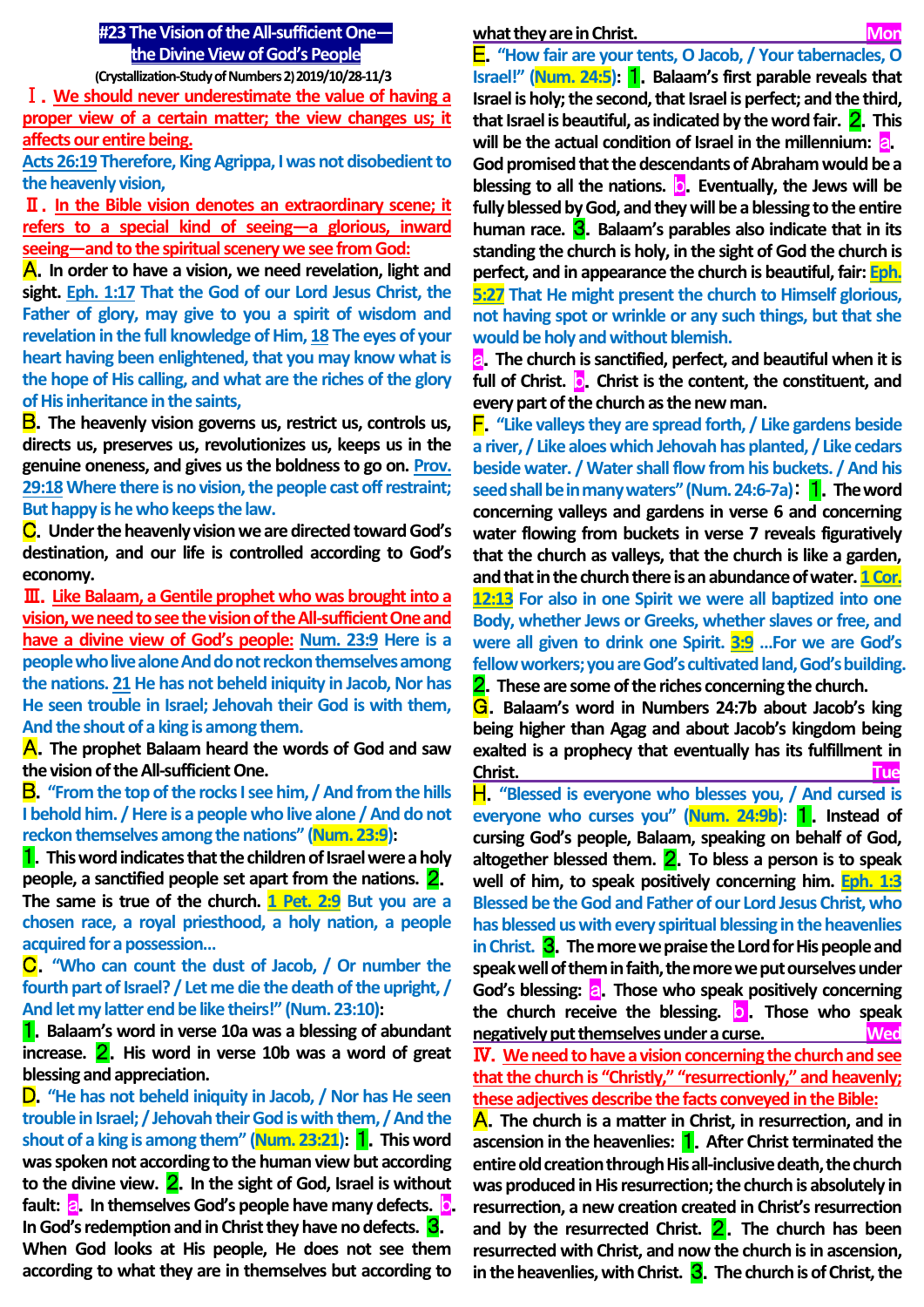**church is of resurrection, and the church is of the heavens.**

B.**Such a vision will govern us to the uttermost and rule out everything that is not Christly (of Christ), resurrectionly (of resurrection), or heavenly (of the heavens)** 

Ⅴ.**We need to learn that the way we look at God's people is a serious matter:**

A.**Joseph's two dreams, both from God, unveiled to him God's divine view concerning the nature, position, function, and goal of God's people on earth: Gen. 37:6-7 (Thu)And he said to them, Listen to this dream which I have had: There we were, binding sheaves in the field, when suddenly my sheaf rose up and remained standing; and then your sheaves gathered around and bowed down to my sheaf. Gen. 37:9 And he had still another dream…and said … There were the sun and the moon and eleven stars, bowing down to me.** 1. **In his first dream Joseph saw sheaves in the field; if we see this heavenly dream, then we see that in God's view all His people are sheaves full of life to produce food for the meal offering to satisfy God and man. 2.** In his second dream **Joseph saw the sun, the moon, and eleven stars bowing down to him; in God's eternal view, His people are heavenly bodies full of light. Rev. 12:1 And a great sign was seen in heaven: a woman clothed with the sun, and the moon underneath her feet, and on her head a crown of twelve stars; Eph. 5:8 For you were once darkness but are now light in the Lord; walk as children of light.** 3.**If we praise the Lord for His saints being full of life and light, we will be the first to participate in life. Gen. 12:3** (Thu) And I will bless those who **bless you, And he who curses you I will curse; And in you all the families of the earth will be blessed. Thu/Fri** B.**In Numbers 33, the record of the forty-two stations of the** 

**journey of the Israelites from the land of slavery to the land of rest, there is no mention of the failures of the people:** 1. **If we had only the record in Numbers 33, we would think that in their journey the children of Israel were together aggressive, positive, and successful, going from station to station until they reached their goal—the land of rest:**

**a.** After reading Numbers 1 through 32, we may have the **opinion that there was nothing good with the children of Israel. b.** Numbers 33 shows that in the eyes of God the **record regarding them is positive. c.** This indicates that, in **His view, God always considers His people in a positive way.** 2.**We need to view the church in a heavenly way and realize that all the local churches are parts of the coming New Jerusalem. Rev. 1:20 The mystery of the seven stars which you saw upon My right hand and the seven golden lampstands: The seven stars are the messengers of the seven churches, and the seven lampstands are the seven churches. 21:2 And I saw the holy city, New Jerusalem, coming down out of heaven from God, prepared as a bride adorned for her husband.**

3.**If we have God's view of His people, we will see them as God sees them—chosen, redeemed, saved from the bondage of the fall, enjoying Christ, being built up with the Triune God, formed into an army to fight for God, and prepared by God to possess the all-inclusive Christ as the good land.** Sat

**Crucial Point**⑴**:Dual status of the believers: the degraded status in the flesh and the beautiful status in Christ. The disappointment that comes from the degraded status is only for helping the believers to bring into Christ, so we should not remain in the disappointment**

**OL1: "He has not beheld iniquity in Jacob, / Nor has He seen trouble in Israel; / Jehovah their God is with them, / And the shout of a king is among them"—Num. 23:21**

**OL2:** When God looks at His people, He does not see them **according to what they are in themselves but according to what they are in Christ.**

**OL3: "How fair are your tents, O Jacob, / Your tabernacles, O Israel!"—Num. 24:5**

**OL4: Balaam's parables also indicate that in its standing the church is holy, in the sight of God the church is perfect, and in appearance the church is beautiful, fair.**

**One of the most striking lines in [Balaam's second] parable is in Numbers 23:21: "He has not beheld iniquity in Jacob, / Nor has He seen trouble in Israel." How could Balaam speak such a word, since Israel was not perfect and since God could see all the iniquities of His people? The answer is that this word was spoken not according to the human view but according to the divine view. God's view is different from our view. If we realize this, we will be careful whenever we speak of the defects of the saints. According to our view, a certain saint may have many defects, but according to God's view,this saint is perfect.**

**How can we reconcile the word in verse 21 with the obvious fact that the children of Israel had many iniquities? This apparent contradiction is reconciled by the fact that God's redeemed people have a twofold status: their status in themselves and their status in God's redemption. This is our situation as believers today. In ourselves we have many defects, but in God's redemption and in Christ we have no defects. When God looks at us, He does not see us according to what we are in ourselves but according to what we are in Christ. God does not look at what His redeemed people are in themselves. We may even say that He has forgotten what we are in ourselves. Our basis for saying this is that God has forgiven us, and when God forgives, He forgets. God has put us all into Christ. Since He has put us into Christ, when He looks at us, He sees us in Christ. God's view of us is that in Christ we do not have any iniquity. The principle is the same with God's view of the church life. According to our view, the church life may be very poor. But according to God's view, the church life is glorious. God has not beheld iniquity in the church. …In ourselves the church life is not glorious, but in Christ the church life truly is glorious.**

## **Application to young people and college students**

**Students, please realize that you have dual status as the saved person. Those are the status of the degraded person in the flesh and the status of the redeemed person in Christ. Please train yourself to see the status in Christ concerning yourself and brothers and sisters. If you do so, you will have the different view concerning yourself and brothers and sisters and then speak positively, not negatively.**

**The status in the flesh is temporally and will go out soon.**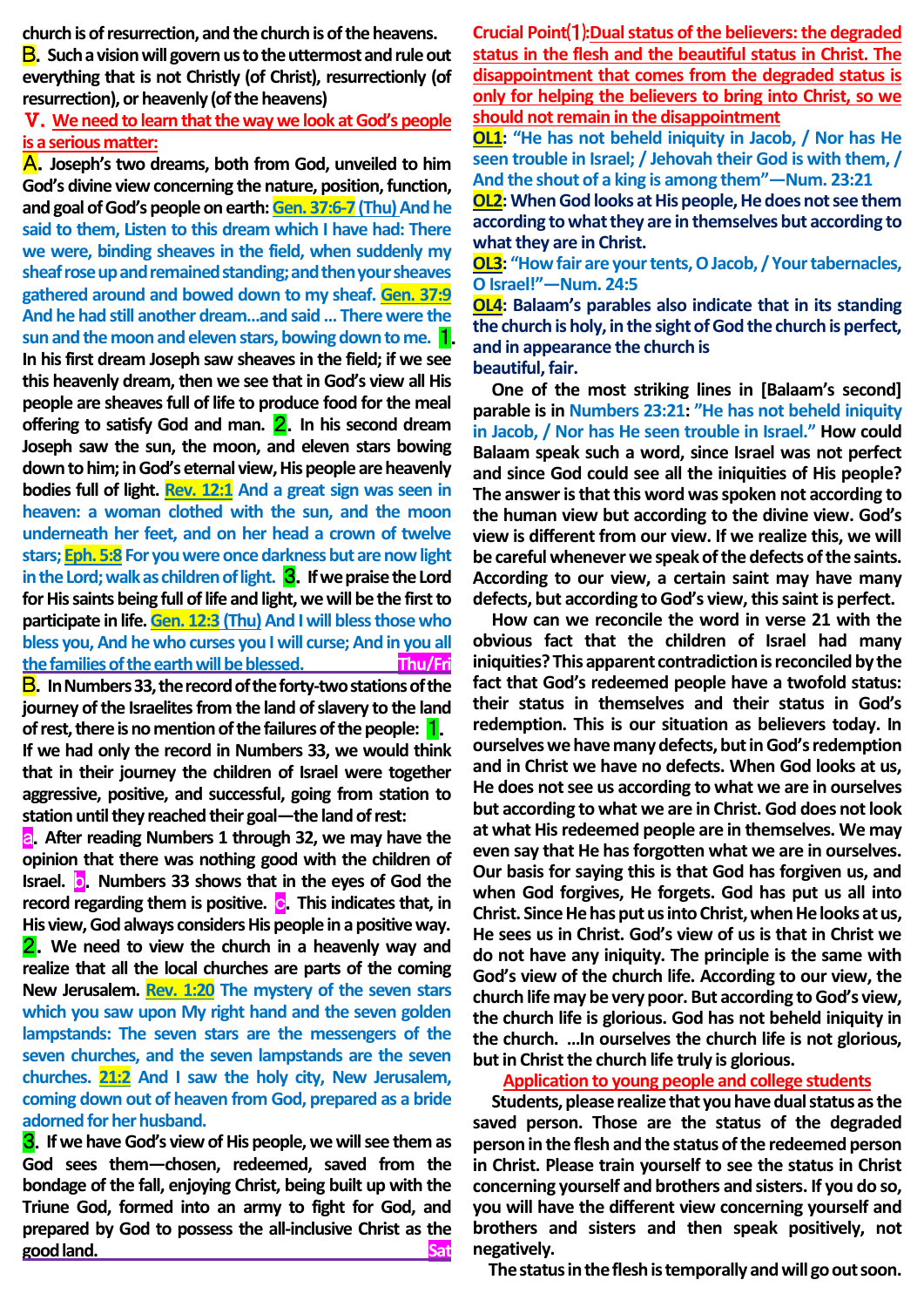**But the status in Christ will get bigger and bigger and consummate in the New Jerusalem. There is anything negative in the New Jerusalem.**

**When you feel disappointed by yourself, don't remain in your disappointment. The disappointment will help you to bring you into Christ. For instance, "my grades don't improve", "I am not pretty/handsome", "I am not popular among friends", "Boys/girls don't like me", "my family is not rich". Train yourself not to remain in these disappointments. After you confess your sins, faults and weaknesses, enter into the positive fellowship of the divine life, including the fellowship with the Lord and with the brothers and sisters, with boldness. The confession of sins which is the application of the redemption is not the goal. You will find that in the fellowship of the divine life, you and brothers and sisters in Christ are all "sinless and beautiful".**

**Prayer**:**"Oh Lord Jesus, I was redeemed and now I am a person in Christ. Let me get out of my disappointment and train myself to see my status in Christ. Not looking at my sins, faults and weaknesses, I would confess them immediately and with boldness, enter into the fellowship of the divine life with the Lord and with the brothers and sisters. I see positively concerning myself and brothers and sisters and speak positively. Amen!"**

**Crucial Point**⑵**:Those who bless the church will be blessed and those who curse the church will be cursed OL1:**"**Blessed is everyone who blesses you, / And cursed is everyone who curses you" (Numbers 24:9b).**

**OL2: The more we praise the Lord for His people and speak well of them in faith, the more we put ourselves under God's blessing.**

**OL3: Those who speak positively concerning the church receive the blessing. Those who speak negatively put themselves under a curse.**

**If you praise the Lord for the church life and speak well concerning it, you will put yourself under God's blessing. During all the years I have been in the church life, I have not seen one person who spoke negatively about the church who was under God's blessing. On the contrary, all who have said that the church was poor, low, or dead have been under a curse. Those who speak positively about the church, declaring that the church is lovely and that it is God's house, receive the blessing. This is not mere doctrine; it is a testimony that can be verified by the experiences of many saints.**

**Sometimes when I am disappointed over the church and do not think positively about it, the Lord within warns me to be careful. Immediately I ask the Lord to cleanse me, and I begin to declare how wonderful the church is. Even though the church may cause me trouble, I still love the church. The more I speak this positive way, the more I am under God's blessing.**

**Whose word about the church is right, yours or the Lord's? In eternity, the Lord's word will prove to be right, for in eternity the church will be marvelous, glorious, and transcendent. All the enemy's accusations regarding the church are lies. To say that the church is poor or dead is to utter a devilish lie….The church is uplifted and very living.**

**Do not see deeper than the Lord sees…. Are you wiser** 

**or more perceptive than God? The Bible declares that the Lord does not behold perverseness in Israel. But you claim to see perverseness in the church. Which do you choose to believe, the Lord's sight or yours? If we stand with the Lord's estimation of the church, we shall be kept from falling from the blessing into the curse.**

#### **For the young working saints and graduate students**

**Your boss always sets for you a high goal and requires your continual running toward the goal. You may feel disappointed and exhausted to see it is hard to attain the goal. In such time, you need to be reminded that you are the saved person, owning the life of God and you are the part of the Body of Christ because of God's life and be encouraged by it. God has already blessed the church with every spiritual blessing in the heavenlies. By faith you just need to enjoy the blessing which was given to you.** 

**Don't speak negatively like "I am incapable to do that", "It is impossible for me to attain such goal", "I cannot do because others are disturbing me". Before you speak negatively, the negative thought comes first. You need to confess this negative thought to the Lord and learn to remove this thought from you. Then you will be saved from speaking negatively. You will be filled with positive thought by faith inwardly. Please declare that "I can attain this goal with my best".**

**Although the goal your boss set seems difficult to attain but it is not impossible. This is not to recommend you to ask for the miraculous blessing. For example if you cannot speak English, it is impossible for you to work by using English. So in learning to speak positively, you need to be saved from asking miraculously.** 

**Prayer: "O Lord Jesus, I wish to train myself to confess to the Lord a negative way of thinking and remove it as soon as it comes up. We the church are already blessed with every spiritual blessing in the heavenlies. Because I can enjoy the rich blessing, I speak positively and go forward together with the Lord. And when I seek your blessing, save me from seeking miraculous blessing."**

**Crucial Point**⑶**:If you use the divine telescope to see the**  church, you will see the church is sheaves of life, the sun, the **moon, and the stars. The ones, who praise that the church is** 

**full of life and light, are also filled with life and light. OL1: In his first dream Joseph saw sheaves in the field; if** 

**we see this heavenly dream, then we see that in God's view all His people are sheaves full of life to produce food for the meal offering to satisfy God and man.**

**OL2: In his second dream Joseph saw the sun, the moon, and eleven stars bowing down to him; in God's eternal view, His people are heavenly bodies full of light.**

**OL3:** If we praise the Lord for His saints being full of life and **light, we will be the first to participate in life**

**Although God's people are positioned in heaven as the sun, the moon, and the stars, they are living on earth as sheaves, for sheaves grow in the field. Today we are the heavenly people living on earth.**

**We are God's people. I have been encouraged, strengthened, and edified by this. I have complete faith in you all, and I expect to see you all in the New Jerusalem. I like to have an eternal view, not the view from the earth. I do not want to view things according to my limited sight.**